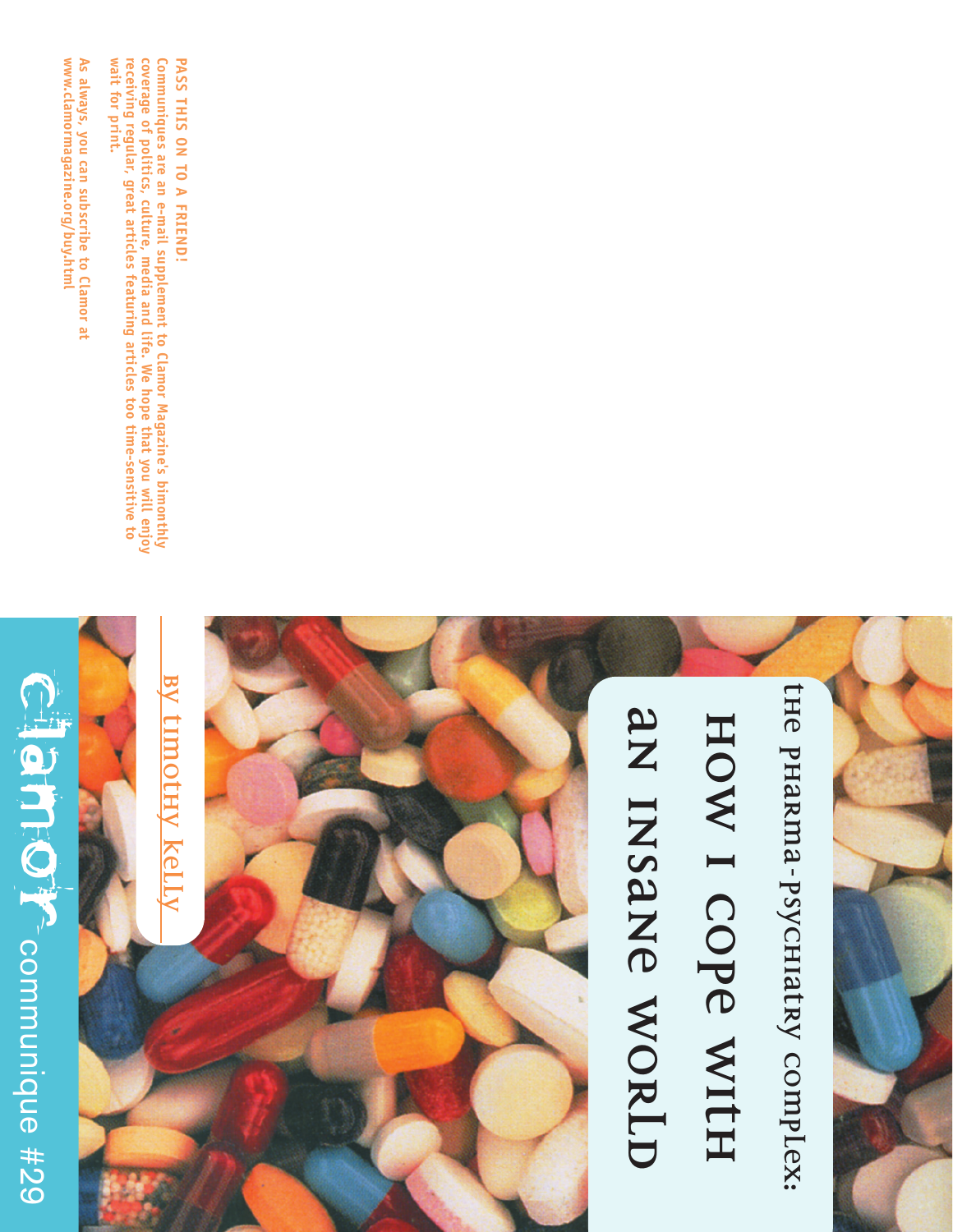*false self to adapt to false realities*. - R.D. Laing betrayal of our true potentialities that many of us are only too successful in acquiring a emphasize that our "normal" "adjusted" state is too often the abdication of ecstasy, the place the bars of Bedlam and the locked doors inside the patient. Thus, I would wish to largely forgone these can be replaced by more subtle lobotomies and tranquilizers that In the best places, where straight jackets are abolished, doors are unlocked, leucotomies *place the bars of Bedlam and the locked doors inside the patient. Thus, I would wish to betrayal of our true potentialities that many of us are only too successful in acquiring a emphasize that our "normal" "adjusted" state is too often the abdication of ecstasy, the largely forgone these can be replaced by more subtle lobotomies and tranquilizers that In the best places, where straight jackets are abolished, doors are unlocked, leucotomies alse self to adapt to false realities.- R.D. Laing*

it was his expert medical opinion that I should quit my job and apply for disability patient and only narrowly avoided being committed to the state hospital for an even and been treated by more psychiatrists, psychologists, and therapists than I care to my life incarcerated as a mental patient, taken a wide range of psychiatric medication, Illness. I have been hospitalized eight times, spending inclusively more than a year of I have spent half of my life diagnosed with Bipolar Disorder a.k.a. Manic-Depressive benefits. Instead I chose to return to work and stop taking the medication. Here's why longer stay. Upon my release, my doctor not only prescribed drugs and counseling, but remember. In April 2002, I spent a month in a private hospital as an involuntary benefits. Instead I chose to return to work and stop taking the medication. Here's why. it was his expert medical opinion that I should quit my job and apply for disability longer stay. Upon my release, my doctor not only prescribed drugs and counseling, but patient and only narrowly avoided being committed to the state hospital for an even and been treated by more psychiatrists, psychologists, and therapists than I care to Illness. I have been hospitalized eight times, spending inclusively more than a year of I have spent half of my life diagnosed with Bipolar Disorder a.k.a. Manic-Depressive member. In April 2002, I spent a month in a private hospital as an involuntary life incarcerated as a mental patient, taken a wide range of psychiatric medication,

It is empirically observable in a laboratory setting, and is diagnosed based on its exists as a physical pathology that is characterized by abnormal cellular degeneration point to an objective, repeatable-on-demand, independently verifiable lab test and say schizophrenia and bipolar disorder, despite decades of research, no one is able to evidence that mental illnesses are biologically based. For such prevalent conditions as pharmaceutical industry do not want you to know. There is absolutely no conclusive physical presence within an individual. One can take the same biopsy to any compe-"Yes, there it is." A physical illness, cancer for example, is quite different. Cancer Let me begin by bringing to light a fact that the psychiatric establishment and the physical presence within an individual. One can take the same biopsy to any compe-"Yes, there it is." A physical illness, cancer for example, is quite different. Cancer point to an objective, repeatable-on-demand, independently verifiable lab test and say, schizophrenia and bipolar disorder, despite decades of research, no one is able to evidence that mental illnesses are biologically based. For such prevalent conditions as pharmaceutical industry do not want you to know. There is absolutely no conclusive Let me begin by bringing to light a fact that the psychiatric establishment and the xists as a physical pathology that is characterized by abnormal cellular degeneration. is empirically observable in a laboratory setting, and is diagnosed based on its

them as half-page pamphlets. Simply photocopy them double-sided in the order **them as half-page pamphlets. Simply photocopy them double-sided in the order** The Clamor Communique format has been reworked so you can easily distribute **The Clamor Communique format has been reworked so you can easily distribute** they are delivered here, fold copies in half, and staple in the middle. **they are delivered here, fold copies in half, and staple in the middle.**

> people I know become bigots when confronted with madness. The social roles that we so is classified as disease. Paradoxically, our special orientation towards reality is incompatible with this era, and filled in hunter/gatherer societies have no place in the age of the genome. The Mad are marginalized, stigmatized, and abused. Some of the most forward thinking so is classified as disease. filled in hunter/gatherer societies have no place in the age of the genome. people I know become bigots when confronted with madness. The social roles that we The Mad are marginalized, stigmatized, and abused. Some of the most forward thinking radoxically, our special orientation towards reality is incompatible with this era, and

schools boring, coercive, institutions in a "Super-Sized" culture of television? millions more. Are kids brain damaged, genetically programmed to overeat? Or are not just the Mad. Millions of children are taking Ritalin and eating disorders affect The diseasing of thought and emotion is expanding to include more and more people. schools boring, coercive, institutions in a "Super-Sized" culture of television? millions more. Are kids brain damaged, genetically programmed to overeat? Or are The diseasing of thought and emotion is expanding to include more and more people, ot just the Mad. Millions of children are taking Ritalin and eating disorders affect

What do you think? stream Psychiatrist. Now, his conclusion is that it was a germ that was being spread uncommon prior to contact with European-American civilization ..." This is a maininsanity (in the early studies) and schizophrenia (in later studies) were comparatively appears to be a disease of civilization," and "... the remarkable consensus is that Civilization, in which, discussing a study in New Guinea, he concludes, "Schizophrenia Prominent Psychiatrist E. Fuller Torrey published a study in 1980, Schizophrenia and What do you think? stream Psychiatrist. Now, his conclusion is that it was a germ that was being spread. uncommon prior to contact with European-American civilization ..." This is a maininsanity (in the early studies) and schizophrenia (in later studies) were comparatively appears to be a disease of civilization," and "... the remarkable consensus is that *Civilization,* Prominent Psychiatrist E. Fuller Torrey published a study in 1980, in which, discussing a study in New Guinea, he concludes, "Schizophrenia *Schizophrenia and*

## **BIBLIOGRAPHY BIBLIOGRAPHY**

- 1. American Psychiatric Association. 1994. Diagnostic and Statistical Manual of Mental 1. American Psychiatric Association. 1994. Diagnostic and Statistical Manual of Mental Disorders DSM-IV American Psychiatric Press. Disorders DSM-IV American Psychiatric Press.
- 2. Boyers, Robert. 1971. R.D. Laing and Anti-Psychiaty. Harper and 2. Boyers, Robert. 1971. R.D. Laing and Anti-Psychiaty. Harper and Row.I Row.
- 3. Foucault, Michel. 1998. Madness and Civilization. Vintage Books 3. Foucault, Michel. 1998. Madness and Civilization. Vintage Books.
- 4. Levine, Bruce E. 2001. Common Sense Rebellion. Continuum Pub. Group 4. Levine, Bruce E. 2001. Common Sense Rebellion. Continuum Pub. Group.
- 5. Porter, Roy. 2003. Madness: A Brief History. Oxford University Press. 5. Porter, Roy. 2003. Madness: A Brief History. Oxford University Press.
- 6. Torrey, E. Fuller. 2002. The Invisible Plague. Rutgers University Press 6. Torrey, E. Fuller. 2002. The Invisible Plague. Rutgers University Press.
- 8. Whitaker, Robert. 2001. Mad In America. Perseus Publishing 7. Szasz, Thomas. 2001. Pharmacracy. Praeger Publishers. 8. Whitaker, Robert. 2001. Mad In America. Perseus Publishing. 7. Szasz, Thomas. 2001. Pharmacracy. Praeger Publishers.
- 9. Zerzan, John. 2002. Running on Emptiness. Feral House. 9. Zerzan, John. 2002. Running on Emptiness. Feral House.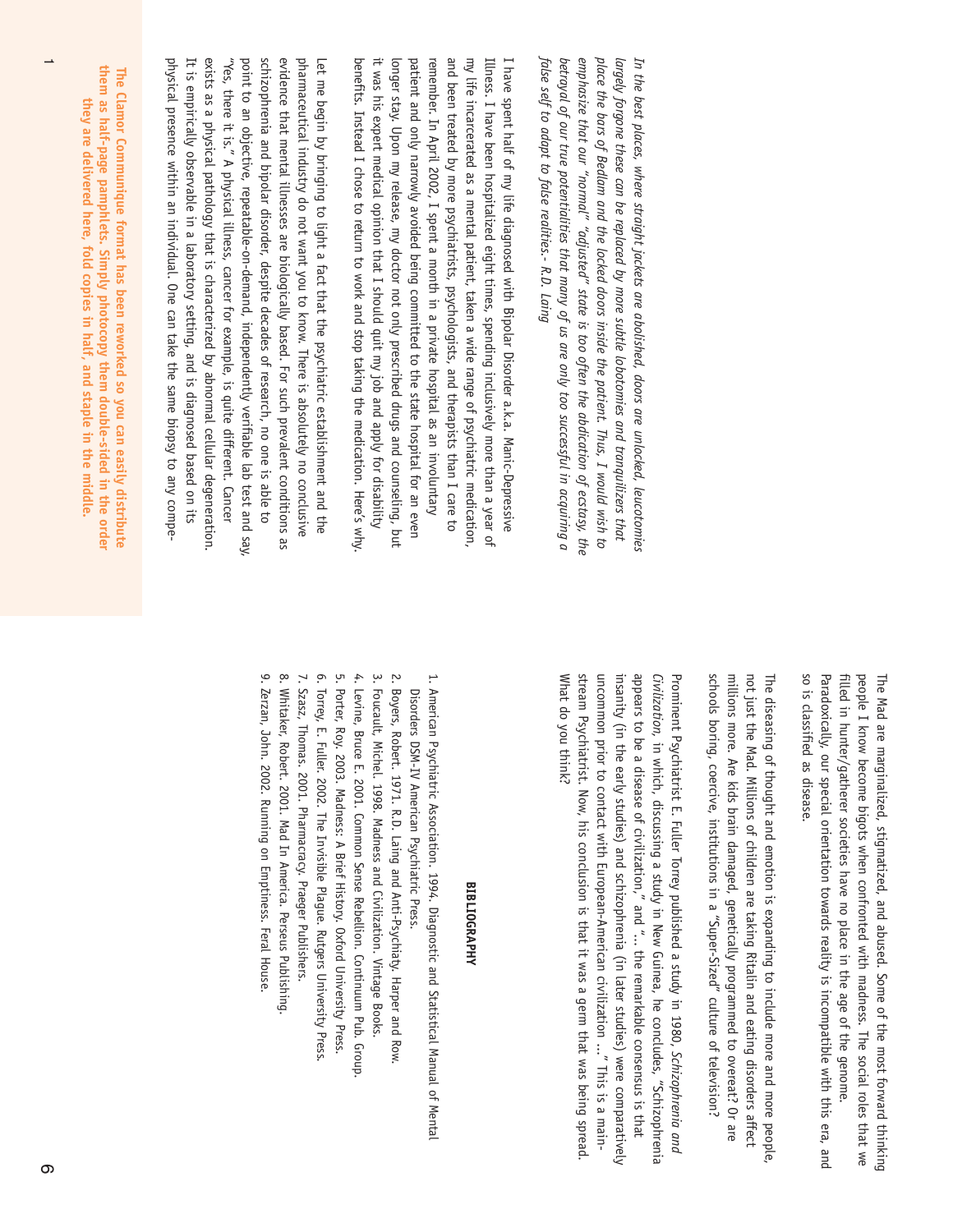of episodes persist for me. When I attack the concept of mental illness, it's not the up, it was hopeless. Voices invaded my consciousness, dark and terrifying. These kinds gesture, was about me. Radio advertisements were coded messages telling me to give conspiring to hurt me. Out in public, every conversation I over heard, every stranger's first psychosis I was unable to sleep, was convinced that everyone around me was eventually being permanently removed from her custody. At fourteen, I experienced my led to frequent hospitalizations, which led to foster homes for me and my sister, and confronted with the possibility of my mom committing suicide. Her frequent attempts So much of my life has been affected by "Mental Illness." Growing up, I was constantly ness as a disease. experience that I question. I know better. I duestion for the concept of mental jil. ness as a disease. experience that I question. I know better. Rather, I question the concept of mental illup, it was hopeless. Voices invaded my consciousness, dark and terrifying. These kinds conspiring to hurt me. Out in public, every conversation I over heard, every stranger's first psychosis I was unable to sleep, was convinced that everyone around me was eventually being permanently removed from her custody. At fourteen, I experienced my led to frequent hospitalizations, which led to foster homes for me and my sister, and confronted with the possibility of my mom committing suicide. Her frequent attempts So much of my life has been affected by "Mental Illness." Growing up, I was constantly esture, was about me. Radio advertisements were coded messages telling me to give episodes persist for me. When I attack the concept of mental illness, it's not the

prison inmates. The bottom line is fear. trously, your friends and sense of self worth. Not to mention the fact that you can be in society. Being Mad will quickly lose you your job, your home, and often, most disaseration half of the time. The reason I cooperate is that these things are unacceptable and those are the "symptoms" she is trying to keep in remission albeit with my coopthoughts, feelings and behaviors. Those are the things she is basing the diagnosis on is chronic and incurable. What, exactly is she saying is chronic and incurable? My noia, or the voices. Does that mean I have a disease? My doctor thinks so—one that tion is a crutch, and I know that. I just haven't been able to still the mania, the para Still, at best, my record seems to be about six months on, six months off. The medicafrom alcohol and drugs for the most part. I've tried Chinese Medicine and Acupuncture erate success I try to maintain a healthy lifestyle, regular diet and exercise.I abstain dangerous drugs that damage my brain. I have tried alternative approaches with mod sustain myself in this fucked up culture, I have to support wicked institutions; take er, prevents me from assimilating to this society as easily as other people. In order to the Serequel. I believe something about me, my mind, my brain, my character, whatev For me these are more than theoretical issues. So I end up going back to the Lithium, The trouble is, I don't have the luxury that the prominent anti-psychiatry writers have it into one of the most profitable institutions in the world; and those things are true. institution, an institution that has been co-opted by drug companies that have turned When I set out to write this article, I wanted to expose Psychiatry as a normalizing locked up indefinitely in an institution with fewer legal rights than those afforded to prison inmates. The bottom line is fear. locked up indefinitely in an institution with fewer legal rights than those afforded to trously, your friends and sense of self worth. Not to mention the fact that you can be in society. Being Mad will quickly lose you your job, your home, and often, most disaseration half of the time. The reason I cooperate is that these things are unacceptable and those are the "symptoms" she is trying to keep in remission albeit with my coopthoughts, feelings and behaviors. Those are the things she is basing the diagnosis on, is chronic and incurable. What, exactly is she saying is chronic and incurable? My erate success I try to maintain a healthy lifestyle, regular diet and exercise.I abstain<br>from alcohol and drugs for the most part. Tve tried Chinese Medicine and Acupuncture.<br>Still, at best, my record seems to be about six sustain myself in this fucked up culture, I have to support wicked institutions; take er, prevents me from assimilating to this society as easily as other people. In order to the Serequel. I believe something about me, my mind, my brain, my character, whatev-For me these are more than theoretical issues. So I end up going back to the Lithium, The trouble is, I don't have the luxury that the prominent anti-psychiatry writers have. it into one of the most profitable institutions in the world; and those things are true. institution, an institution that has been co-opted by drug companies that have turned When I set out to write this article, I wanted to expose Psychiatry as a normalizing ngerous drugs that damage my brain. I have tried alternative approaches with mod-

essentialist, but I don't think anyone who hasn't experienced a major psychotic break much longer episodes and only brief periods of remission if any. I don't mean to be an unfortunate souls troubled enough to have been labeled schizophrenic, generally have approximately one month, and occur about once a year, usually in the summer. Those the paranoia and hallucinations. Fortunately for me, those periods of psychosis last The most debilitating mental problems I experience are the psychotic ones. That is, come close, but don't last nearly as long can ever understand it. Negative experiences with potent hallucinogenic drugs like LSD come close, but don't last nearly as long. can ever understand it. Negative experiences with potent hallucinogenic drugs like LSD essentialist, but I don't think anyone who hasn't experienced a major psychotic breakunfortunate souls troubled enough to have been labeled schizophrenic, generally have approximately one month, and occur about once a year, usually in the summer. Those the paranoia and hallucinations. Fortunately for me, those periods of psychosis last The most debilitating mental problems I experience are the psychotic ones. That is, ch longer episodes and only brief periods of remission if any. I don't mean to be an

> mental illness. tent oncologist and get the same diagnosis. This same standard does not exist for tent oncologist and get the same diagnosis. This same standard does not exist for ntal illness.

al who then makes a diagnosis on the basis of what someone is saying about expenmodel on our thoughts and actions. to explain mental illness, and use this assertion to impose what they call the medical asocial disorder, not a physical medical one. Yet doctors insist on an organic pathology ences and behavior, not the physical state of the patient. This makes mental illness third party (family member, police officer, teacher, etc.) to a mental health profession-The diagnosis of a mental illness is based on symptoms reported by the patient or a to explain mental illness, and use this assertion to impose what they call the medical asocial disorder, not a physical medical one. Yet doctors insist on an organic pathology ences and behavior, not the physical state of the patient. This makes mental illness al who then makes a diagnosis on the basis of what someone is saying about experithird party (family member, police officer, teacher, etc.) to a mental health profession-The diagnosis of a mental illness is based on symptoms reported by the patient or a del on our thoughts and actions.

used by psychiatric professionals to diagnose mental illness, has this to say about the definition of Mental Disorders: The Diagnostic and Statistical Manual of Mental Disorders (DSM-IV) which is the text used by psychiatric professionals to diagnose mental illness, has this to say about the The Diagnostic and Statistical Manual of Mental Disorders (DSM-IV) which is the text efinition of Mental Disorders:

ly an expectable and culturally sanctioned response to a particular event ..." an important loss of freedom. In addition, this syndrome or pattern must not be mere disability, or with a significantly increased risk of suffering death, pain, disability, or behavioral or psychological syndrome and that is associated with present distress or ders and 'physical' disorders that is are ductionistic anachronism of mind/body dualism In DSM-IV, each of the mental disorders is conceptualized as a clinically significant "The term mental disorder unfortunately implies a distinction between 'mental' disorly an expectable and culturally sanctioned response to a particular event ..." an important loss of freedom. In addition, this syndrome or pattern must not be meredisability, or with a significantly increased risk of suffering death, pain, disability, or behavioral or psychological syndrome and that is associated with present distress or In DSM-IV, each of the mental disorders is conceptualized as a clinically significant "The term mental disorder unfortunately implies a distinction between 'mental' disorers and 'physical' disorders that is are ductionistic anachronism of mind/body dualism

of the field of Psychiatry implies a mind distinct from the brain; otherwise, people and of course the term mental disorder implies this. As a matter of fact, the existence with so called mental disorders would be treated by Neurologists, the branch of medicine concerned with disorders of the brain. Mind/body dualism basically is the concept that the mind is separate from the brain; cine concerned with disorders of the brain. with so called mental disorders would be treated by Neurologists, the branch of mediand of course the term mental disorder implies this. As a matter of fact, the existence Mind/body dualism basically is the concept that the mind is separate from the brain; the field of Psychiatry implies a mind distinct from the brain; otherwise, people

validity of the thought itself. That would put Psychiatry right back where it already is: attempted to free herself from bondage would be diagnosed with a mental disorder. plex interplay of neurotransmitters and hormones, or is it something more than that? that prove that it is a disease? Absolutely not. All thought processes probably have cal cause for, let's say, a Christ Complex (the belief that one is the Messiah). Would calls mental illness disease to justify normalizing thought. determining pathology on the basis of what is socially desirable. Medical authority ing a causal link between a biological state and a thought says nothing about the Twenty years ago homosexuality was considered a mental disorder. Merely demonstratfore considered pathological? I hasten to remind you, 150 years ago, a slave who How easy is it to envision a society where love is detrimental to the state and therebiological causes (or do thoughts cause biological processes). Is Love simply a com-This brings up an important point. Suppose one day neuroscientists discover a biologicalls mental illness disease to justify normalizing thought. ing a causal link between a biological state and a thought says nothing about the<br>validity of the thought itself. That would put Psychiatry right back where it already is:<br>determining pathology on the basis of what is soci attempted to free herself from bondage would be diagnosed with a mental disorder. plex interplay of neurotransmitters and hormones, or is it something more than that? biological causes (or do thoughts cause biological processes). Is Love simply a comthat prove that it is a disease? Absolutely not. All thought processes probably have cal cause for, let's say, a Christ Complex (the belief that one is the Messiah). Would This brings up an important point. Suppose one day neuroscientists discover a biologiwenty years ago homosexuality was considered a mental disorder. Merely demonstratow easy is it to envision a society where love is detrimental to the state and thereconsidered pathological? I hasten to remind you, 150 years ago, a slave who